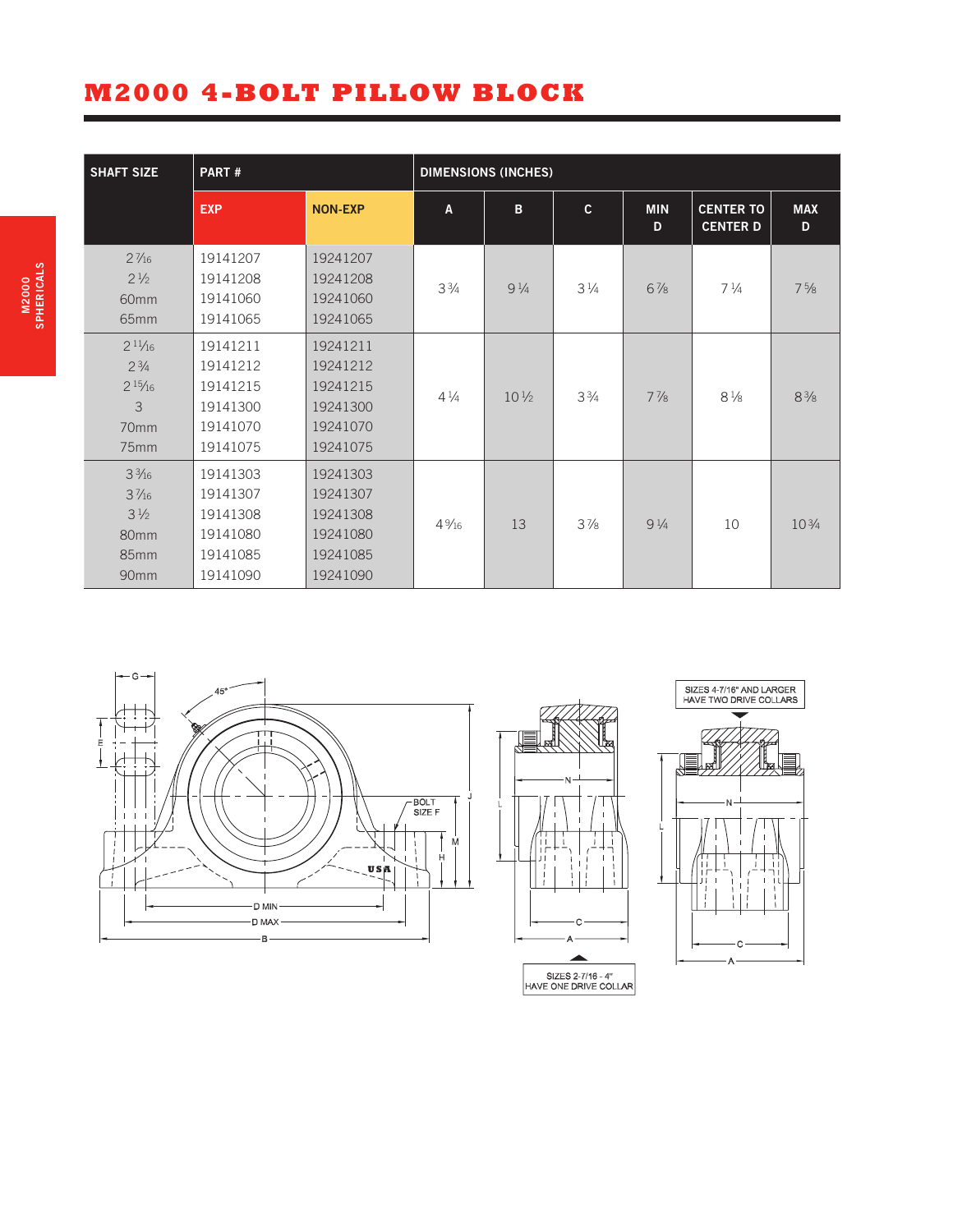## **M2000 4-BOLT PILLOW BLOCK**

| <b>SHAFT SIZE</b>                                                            | <b>DIMENSIONS (INCHES)</b>                                                     |               |                 |                |                 |                |                |                 | <b>WEIGHT</b><br>LBS. |
|------------------------------------------------------------------------------|--------------------------------------------------------------------------------|---------------|-----------------|----------------|-----------------|----------------|----------------|-----------------|-----------------------|
|                                                                              | $\mathsf{E}% _{0}\left( t\right) \equiv\mathsf{E}_{\mathrm{H}}\left( t\right)$ | $\mathsf F$   | G               | $\mathbf H$    | $\mathbf{J}$    | L              | ${\sf M}$      | ${\bf N}$       |                       |
| $2\frac{7}{16}$<br>$2\frac{1}{2}$<br>60mm<br>65mm                            | $1\frac{3}{4}$                                                                 | $1/2$         | 15/16           | $1\frac{3}{4}$ | $5^{11/16}$     | $\overline{4}$ | $2\frac{3}{4}$ | $3\frac{3}{8}$  | $17\,$                |
| $2^{11/16}$<br>$2\frac{3}{4}$<br>$2^{15}/16$<br>$\mathsf 3$<br>70mm<br>75mm  | $1\frac{7}{8}$                                                                 | $5\!\%$       | 15/16           | $2\frac{1}{4}$ | $6\frac{7}{16}$ | $4\frac{3}{8}$ | $3\frac{1}{4}$ | $3\frac{5}{8}$  | 26                    |
| $3\frac{3}{16}$<br>$3\frac{7}{16}$<br>$3\frac{1}{2}$<br>80mm<br>85mm<br>90mm | $\overline{c}$                                                                 | $\frac{3}{4}$ | $1\frac{9}{16}$ | $2\frac{1}{4}$ | $7\frac{1}{2}$  | $5\frac{1}{8}$ | $3\frac{3}{4}$ | $4\frac{1}{32}$ | 38                    |

Note: Sizes 2 7 ⁄16"– 4" have one drive collar. For sizes 4 7 ⁄16" and larger have 2 drive collars

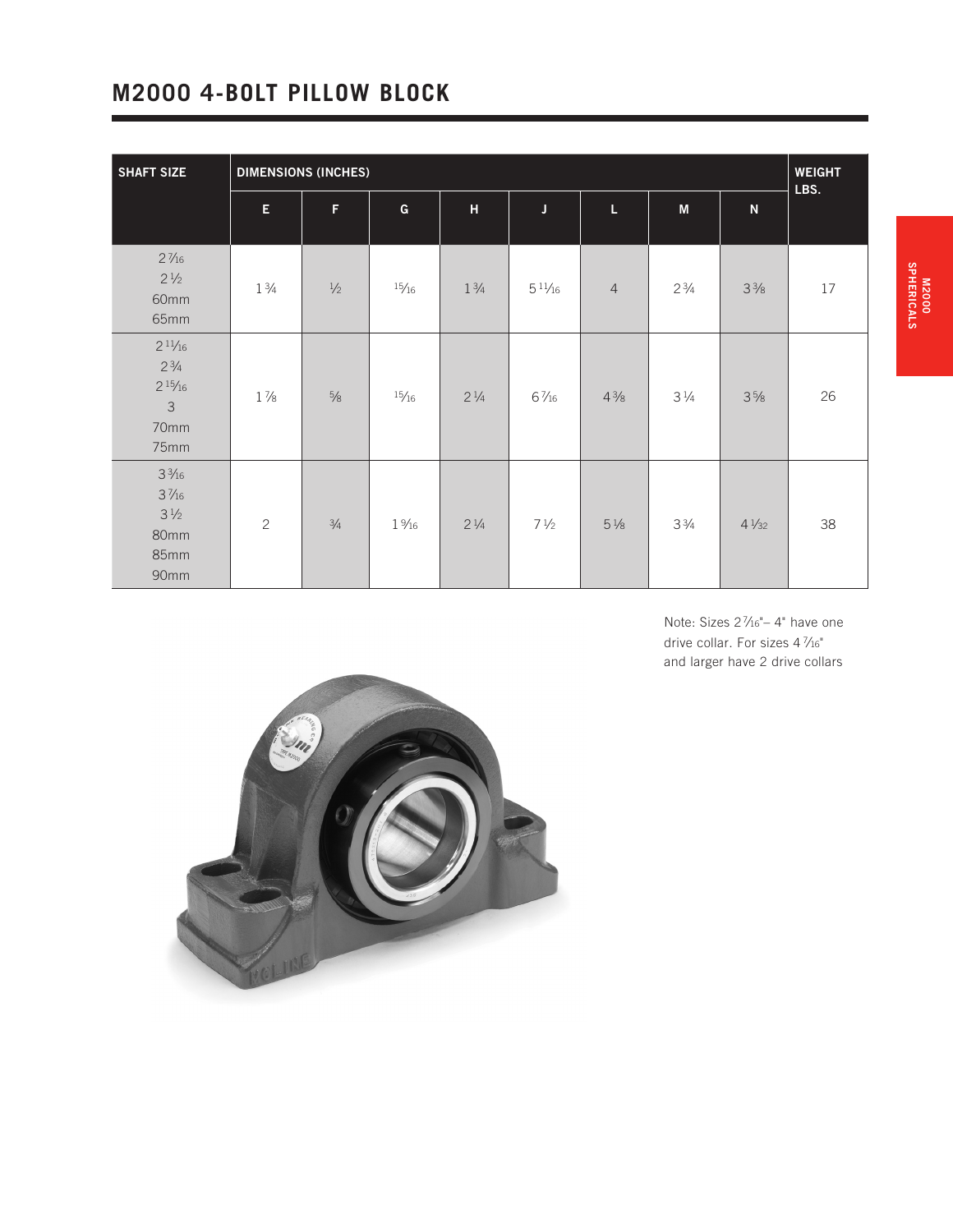## **M2000 4-BOLT PILLOW BLOCK CONTINUED**

| <b>SHAFT SIZE</b>                                        | PART#                                        |                                              | <b>DIMENSIONS (INCHES)</b> |                 |                |                 |                                     |                 |  |
|----------------------------------------------------------|----------------------------------------------|----------------------------------------------|----------------------------|-----------------|----------------|-----------------|-------------------------------------|-----------------|--|
|                                                          | <b>EXP</b>                                   | <b>NON-EXP</b>                               | A                          | B               | $\mathbf{c}$   | <b>MIN</b><br>D | <b>CENTER TO</b><br><b>CENTER D</b> | <b>MAX</b><br>D |  |
| $3^{11/16}$<br>$3^{15}/_{16}$<br>$\overline{4}$<br>100mm | 19141311<br>19141315<br>19141400<br>19141100 | 19241311<br>19241315<br>19241400<br>19241100 | $5\frac{1}{4}$             | $15\frac{1}{4}$ | $4\frac{1}{2}$ | 11              | 12                                  | 13              |  |
| $4\frac{7}{16}$<br>$4\frac{1}{2}$<br>110mm<br>115mm      | 19141407<br>19141408<br>19141110<br>19141115 | 19241407<br>19241408<br>19241110<br>19241115 | $6\frac{1}{8}$             | $16\frac{1}{2}$ | $4\frac{3}{4}$ | 13              | $13\frac{1}{2}$                     | 14              |  |
| $4^{15}/_{16}$<br>5<br>125mm<br>130mm                    | 19141415<br>19141500<br>19141125<br>19141130 | 19241415<br>19241500<br>19241125<br>19241130 | $6\frac{5}{8}$             | 18%             | $5\frac{3}{8}$ | 15              | $15\frac{1}{2}$                     | 16              |  |



SIZES 2-7/16 - 4"<br>HAVE ONE DRIVE COLLAR